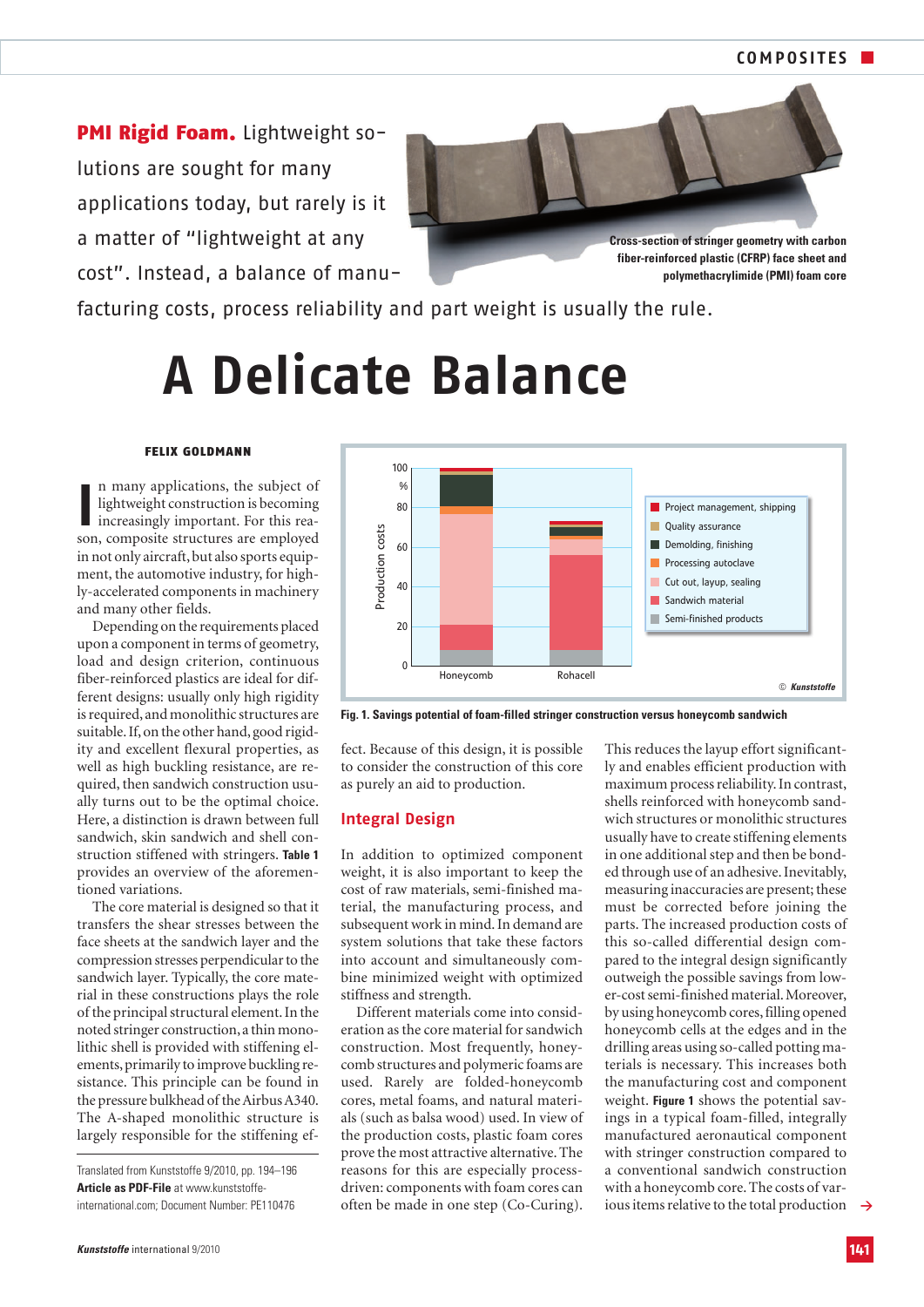

**Legend:** Nohacell ■ Face sheet, e.g. CFRP ++ = very good; + = good; o = satisfactory

*Table 1. Overview of sandwich construction*

costs are shown. The material costs of a foam-filled sandwich construction are significantly higher, but may be more than compensated through substantial savings in labor during sandwich structure preparation and reduction of subsequent work.

Furthermore, excellent surface qualities can be realized through the use of rigid foam cores, since the core has no inhomogeneous structure which can pull on the component surface (the so-called telegraphing effect of honeycombs). If the foam, such as the polymethacrylimide (PMI) foam discussed here (manufacturer: Evonik, grade: Rohacell), further exhibits excellent mechanical properties and thermal stability then economics and low component weight are combined in an optimal manner. *Table 2* provides an overview of the typical material properties of the foam.

It should be further noted that the cycle time can be reduced by increased curing temperatures in many cases. In turn, higher production rates are achievable, which then often compensate for the higher cost of the semi-finished core material with better process reliability.

## **The Right Foam Core Material**

In addition to the above properties, additional characteristics are important when



Rohacell 71 WF



Rohacell 71 RIMA

*Fig. 2. REM images of cell structures in Rohacell WF and RIMA PMI foam*

only open cells on the surface when cutting and shaping the core. This creates a reliable connection between the core and skin layers without resin penetrating to the depth of the core, ultimately reducing excess component weight. All Rohacell foams have a 100 % closed cell structure *(Fig. 2)*. In addition, the product exhibits a homogeneous and isotropic structure, which is also an advantage for most applications.

*Property Rohacell 51 RIST Rohacell 71 RIST Rohacell 110 RIST*

The ideal choice of cell size depends on the viscosity of the resin system used and the requirements placed on the component. Thus, in prepreg processing, where the resin system often displays a high viscosity, a relatively coarse cell structure is normally required. This facilitates the penetration of resin into the outer surface pores and allows a form-fitting and integral connection between the foam and fiber composite. If an infusion process is used, in which the viscosity of the matrix is usually much lower, a smaller cell size is sufficient for reliable filling of the cells cut at the foam's surface.

In this case, by choosing a properly matched foam type, the amount of resin retained at the surface, and thus the component weight, can be reduced. *Figure 3*

| . <b>.</b>                                        |                                         |     |     |     |
|---------------------------------------------------|-----------------------------------------|-----|-----|-----|
| Density                                           | $\left[\mathrm{kg}/\mathrm{m}^3\right]$ | 52  | 75  | 110 |
| Compression strength                              | [MPa]                                   | 0.8 | 1.7 | 3.6 |
| Tensile strength                                  | [MPa]                                   | 1.6 | 2.2 | 3.7 |
| Shear strength                                    | [MPa]                                   | 0.8 | 1.3 | 2.4 |
| Elastic modulus                                   | [MPa]                                   | 75  | 105 | 180 |
| Shear modulus                                     | [MPa]                                   | 24  | 42  | 70  |
| Elongation at break                               | [%]                                     | 3.0 | 3.0 | 3.0 |
| Heat deflection temperature                       | [°C]                                    | 205 | 200 | 200 |
| THAT I A LI A AN I AN I AN I AN I AN I AN INDIATE |                                         |     |     |     |

*Table 2. Typical material properties at the nominal density for the example of PMI grade Rohacell RIST*

it comes to achieving the best possible part quality. These include, among others, the creep resistance against pressures and temperatures encountered in the hardening process, pore structure, and cell size. With these characteristics, it is particularly important to adapt the foam used to the current process conditions and the type of sandwich construction.

From process pressure, curing temperature, process duration and acceptable creep value, it is possible to derive the best core type and density for the process. Generally, with higher foam quality, lower densities are needed in order to withstand the process conditions.With respect to the pore structure, the highest possible percentage of closed cells provides an advantage: the face sheet resin penetrates